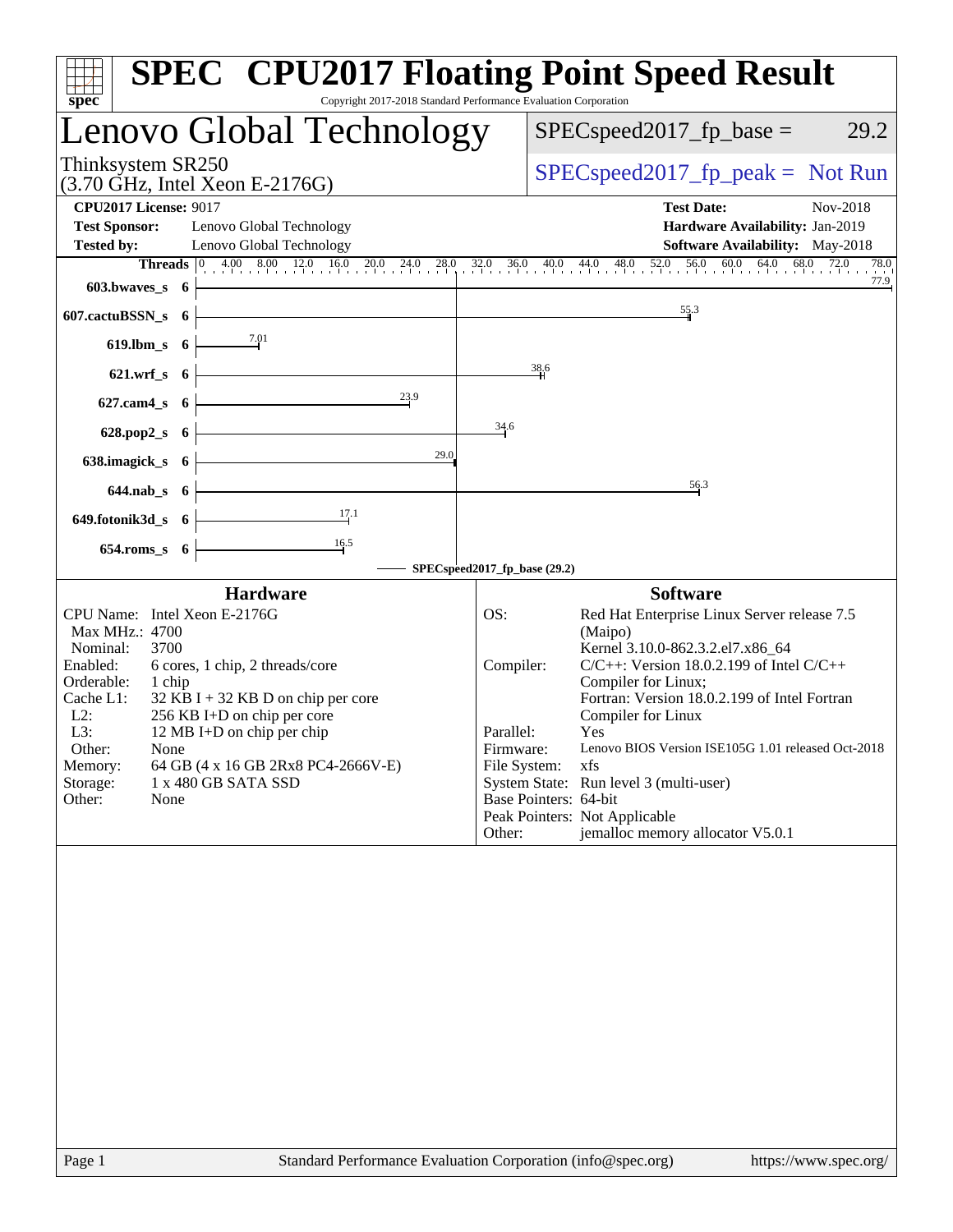

### **[SPEC CPU2017 Floating Point Speed Result](http://www.spec.org/auto/cpu2017/Docs/result-fields.html#SPECCPU2017FloatingPointSpeedResult)** Copyright 2017-2018 Standard Performance Evaluation Corporation

## Lenovo Global Technology

 $SPEC speed2017_fp\_base = 29.2$ 

#### (3.70 GHz, Intel Xeon E-2176G) Thinksystem SR250  $SPEC speed2017$  [p\_peak = Not Run

**[Test Sponsor:](http://www.spec.org/auto/cpu2017/Docs/result-fields.html#TestSponsor)** Lenovo Global Technology **[Hardware Availability:](http://www.spec.org/auto/cpu2017/Docs/result-fields.html#HardwareAvailability)** Jan-2019 **[Tested by:](http://www.spec.org/auto/cpu2017/Docs/result-fields.html#Testedby)** Lenovo Global Technology **[Software Availability:](http://www.spec.org/auto/cpu2017/Docs/result-fields.html#SoftwareAvailability)** May-2018

**[CPU2017 License:](http://www.spec.org/auto/cpu2017/Docs/result-fields.html#CPU2017License)** 9017 **[Test Date:](http://www.spec.org/auto/cpu2017/Docs/result-fields.html#TestDate)** Nov-2018

### **[Results Table](http://www.spec.org/auto/cpu2017/Docs/result-fields.html#ResultsTable)**

|                                    | <b>Base</b>    |                |                |                | <b>Peak</b> |                |             |                |                |              |                |              |                |              |
|------------------------------------|----------------|----------------|----------------|----------------|-------------|----------------|-------------|----------------|----------------|--------------|----------------|--------------|----------------|--------------|
| <b>Benchmark</b>                   | <b>Threads</b> | <b>Seconds</b> | Ratio          | <b>Seconds</b> | Ratio       | <b>Seconds</b> | Ratio       | <b>Threads</b> | <b>Seconds</b> | <b>Ratio</b> | <b>Seconds</b> | <b>Ratio</b> | <b>Seconds</b> | <b>Ratio</b> |
| 603.bwayes s                       | 6              | 757            | 77.9           | 757            | 77.9        | 757            | 77.9        |                |                |              |                |              |                |              |
| 607.cactuBSSN s                    | 6              | 303            | 55.0           | <b>302</b>     | 55.3        | 301            | 55.3        |                |                |              |                |              |                |              |
| $619.$ lbm s                       | 6              | 749            | 6.99           | 747            | 7.01        | 747            | 7.01        |                |                |              |                |              |                |              |
| $621.wrf$ s                        | 6              | 343            | 38.6           | 344            | 38.5        | 339            | 39.0        |                |                |              |                |              |                |              |
| $627$ .cam $4$ <sub>s</sub>        | 6              | 371            | 23.9           | 371            | 23.9        | 371            | 23.9        |                |                |              |                |              |                |              |
| $628.pop2_s$                       | 6              | 343            | 34.6           | 343            | 34.6        | 343            | 34.6        |                |                |              |                |              |                |              |
| 638.imagick_s                      | 6              | 498            | <b>29.0</b>    | 498            | 29.0        | 500            | 28.9        |                |                |              |                |              |                |              |
| $644$ .nab s                       | 6              | 310            | 56.3           | 310            | 56.4        | 310            | 56.3        |                |                |              |                |              |                |              |
| 649.fotonik3d s                    | 6              | 533            | 17.1           | 533            | 17.1        | <u>533</u>     | <u>17.1</u> |                |                |              |                |              |                |              |
| $654$ .roms s                      | 6              | 952            | 16.5           | 959            | 16.4        | 953            | <b>16.5</b> |                |                |              |                |              |                |              |
| $SPEC speed2017$ fp base =<br>29.2 |                |                |                |                |             |                |             |                |                |              |                |              |                |              |
| $SPECspeed2017_fp\_peak =$         |                |                | <b>Not Run</b> |                |             |                |             |                |                |              |                |              |                |              |

Results appear in the [order in which they were run.](http://www.spec.org/auto/cpu2017/Docs/result-fields.html#RunOrder) Bold underlined text [indicates a median measurement](http://www.spec.org/auto/cpu2017/Docs/result-fields.html#Median).

### **[Operating System Notes](http://www.spec.org/auto/cpu2017/Docs/result-fields.html#OperatingSystemNotes)**

Stack size set to unlimited using "ulimit -s unlimited"

### **[General Notes](http://www.spec.org/auto/cpu2017/Docs/result-fields.html#GeneralNotes)**

Environment variables set by runcpu before the start of the run: KMP\_AFFINITY = "granularity=fine,compact,1,0" LD\_LIBRARY\_PATH = "/home/cpu2017-1.0.5-ic18.0u2/lib/ia32:/home/cpu2017-1.0.5-ic18.0u2/lib/intel64" LD\_LIBRARY\_PATH = "\$LD\_LIBRARY\_PATH:/home/cpu2017-1.0.5-ic18.0u2/je5.0.1-32:/home/cpu2017-1.0.5-ic18.0u2/je5.0.1-64" OMP\_STACKSIZE = "192M" Binaries compiled on a system with 1x Intel Core i7-6700K CPU + 32GB RAM memory using Redhat Enterprise Linux 7.5 Transparent Huge Pages enabled by default Prior to runcpu invocation Filesystem page cache synced and cleared with: sync; echo 3> /proc/sys/vm/drop\_caches Yes: The test sponsor attests, as of date of publication, that CVE-2017-5754 (Meltdown) is mitigated in the system as tested and documented. Yes: The test sponsor attests, as of date of publication, that CVE-2017-5753 (Spectre variant 1) is mitigated in the system as tested and documented. Yes: The test sponsor attests, as of date of publication, that CVE-2017-5715 (Spectre variant 2) is mitigated in the system as tested and documented. jemalloc, a general purpose malloc implementation built with the RedHat Enterprise 7.5, and the system compiler gcc 4.8.5 sources available from jemalloc.net or <https://github.com/jemalloc/jemalloc/releases>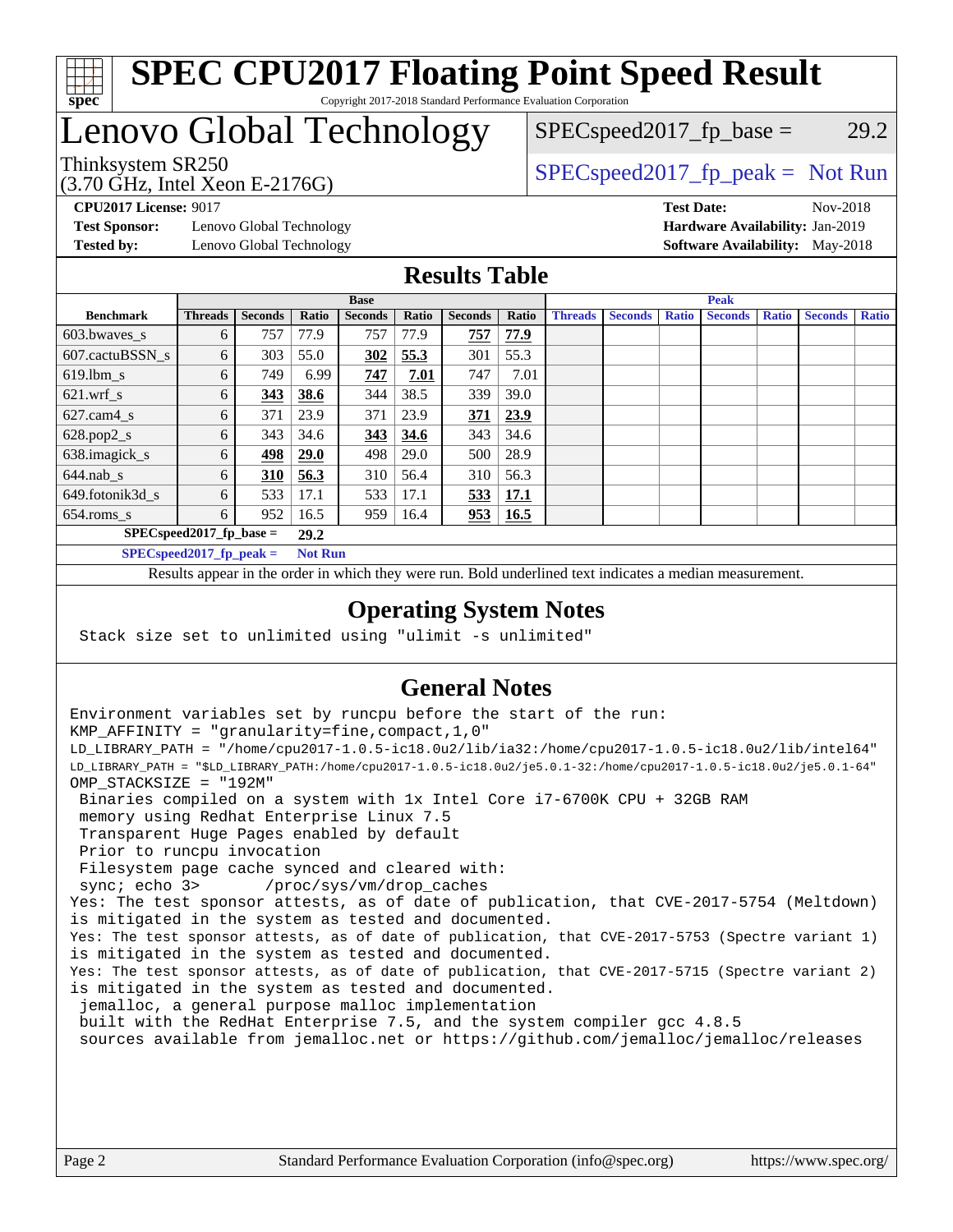| Lenovo Global Technology                                                                                              |                          | $SPEC speed2017_fp\_base =$                                                        | 29.2     |
|-----------------------------------------------------------------------------------------------------------------------|--------------------------|------------------------------------------------------------------------------------|----------|
| Thinksystem SR250<br>$(3.70 \text{ GHz}, \text{Intel Xeon E-2176G})$                                                  |                          | $SPEC speed2017_fp\_peak = Not Run$                                                |          |
| <b>CPU2017 License: 9017</b>                                                                                          |                          | <b>Test Date:</b>                                                                  | Nov-2018 |
| <b>Test Sponsor:</b><br>Lenovo Global Technology                                                                      |                          | Hardware Availability: Jan-2019                                                    |          |
| <b>Tested by:</b><br>Lenovo Global Technology                                                                         |                          | <b>Software Availability:</b> May-2018                                             |          |
|                                                                                                                       | <b>Platform Notes</b>    |                                                                                    |          |
| BIOS configuration:                                                                                                   |                          |                                                                                    |          |
| Choose Operating Mode set to Maximum Performance                                                                      |                          |                                                                                    |          |
| Choose Operating Mode set to Custom Mode                                                                              |                          |                                                                                    |          |
| CPU P-state Control set to Legacy                                                                                     |                          |                                                                                    |          |
| Sysinfo program /home/cpu2017-1.0.5-ic18.0u2/bin/sysinfo<br>Rev: r5974 of 2018-05-19 9bcde8f2999c33d61f64985e45859ea9 |                          |                                                                                    |          |
| running on localhost.localdomain Thu Nov 22 11:29:31 2018                                                             |                          |                                                                                    |          |
|                                                                                                                       |                          |                                                                                    |          |
| SUT (System Under Test) info as seen by some common utilities.                                                        |                          |                                                                                    |          |
| For more information on this section, see                                                                             |                          |                                                                                    |          |
| https://www.spec.org/cpu2017/Docs/config.html#sysinfo                                                                 |                          |                                                                                    |          |
| From /proc/cpuinfo                                                                                                    |                          |                                                                                    |          |
| model name : Intel(R) Xeon(R) $E-2176G$ CPU @ 3.70GHz                                                                 |                          |                                                                                    |          |
| "physical id"s (chips)<br>1                                                                                           |                          |                                                                                    |          |
| 12 "processors"                                                                                                       |                          |                                                                                    |          |
|                                                                                                                       |                          | cores, siblings (Caution: counting these is hw and system dependent. The following |          |
| cpu cores : 6                                                                                                         |                          | excerpts from /proc/cpuinfo might not be reliable. Use with caution.)              |          |
| siblings : 12                                                                                                         |                          |                                                                                    |          |
| physical 0: cores 0 1 2 3 4 5                                                                                         |                          |                                                                                    |          |
|                                                                                                                       |                          |                                                                                    |          |
| From 1scpu:<br>Architecture:                                                                                          | x86_64                   |                                                                                    |          |
| $CPU$ op-mode( $s$ ):                                                                                                 | $32$ -bit, $64$ -bit     |                                                                                    |          |
| Byte Order:                                                                                                           | Little Endian            |                                                                                    |          |
| CPU(s):                                                                                                               | 12                       |                                                                                    |          |
| On-line CPU(s) list:                                                                                                  | $0 - 11$                 |                                                                                    |          |
| Thread( $s$ ) per core:                                                                                               | 2                        |                                                                                    |          |
| Core(s) per socket:                                                                                                   | 6                        |                                                                                    |          |
| Socket(s):                                                                                                            | 1<br>$\mathbf{1}$        |                                                                                    |          |
| NUMA node(s):<br>Vendor ID:                                                                                           | GenuineIntel             |                                                                                    |          |
| CPU family:                                                                                                           | 6                        |                                                                                    |          |
| Model:                                                                                                                | 158                      |                                                                                    |          |
| Model name:                                                                                                           |                          | $Intel(R) Xeon(R) E-2176G CPU @ 3.70GHz$                                           |          |
|                                                                                                                       |                          |                                                                                    |          |
| Stepping:                                                                                                             | 10                       |                                                                                    |          |
| CPU MHz:                                                                                                              | 1309.136                 |                                                                                    |          |
| CPU max MHz:                                                                                                          | 4700.0000                |                                                                                    |          |
| CPU min MHz:                                                                                                          | 800.0000                 |                                                                                    |          |
| BogoMIPS:                                                                                                             | 7392.00<br>$VT - x$      |                                                                                    |          |
| Virtualization:<br>L1d cache:                                                                                         | 32K                      |                                                                                    |          |
| Lli cache:                                                                                                            | 32K                      |                                                                                    |          |
| L2 cache:                                                                                                             | 256K                     |                                                                                    |          |
| L3 cache:                                                                                                             | 12288K                   |                                                                                    |          |
| NUMA node0 CPU(s):                                                                                                    | $0 - 11$                 |                                                                                    |          |
|                                                                                                                       | (Continued on next page) |                                                                                    |          |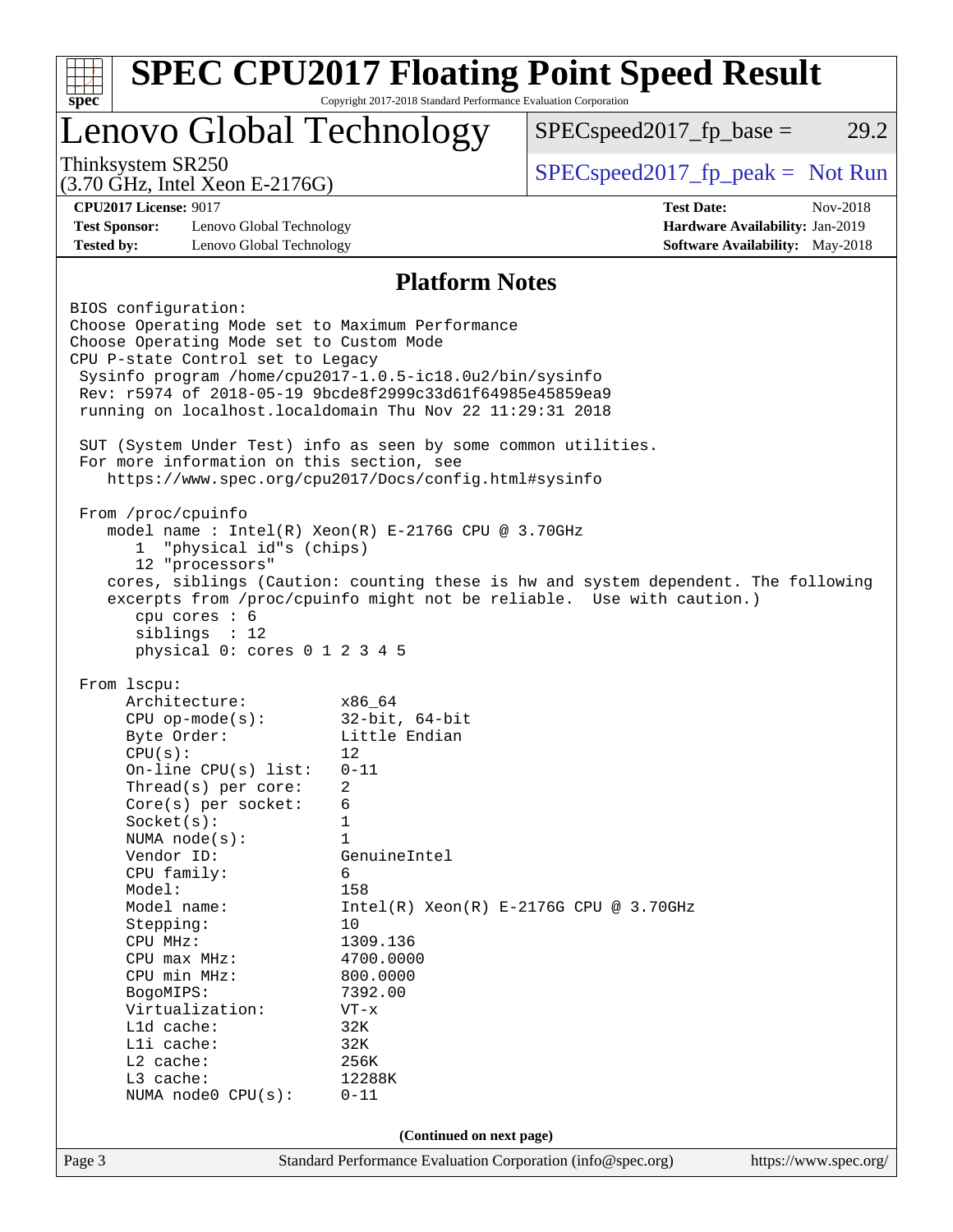| <b>SPEC CPU2017 Floating Point Speed Result</b><br>Copyright 2017-2018 Standard Performance Evaluation Corporation<br>spec <sup>®</sup>                                                                                                                                                                                                                                                                                                                                                                                                                                                                                                                                                                                                                                                                                                |                                                                                                            |  |  |  |  |
|----------------------------------------------------------------------------------------------------------------------------------------------------------------------------------------------------------------------------------------------------------------------------------------------------------------------------------------------------------------------------------------------------------------------------------------------------------------------------------------------------------------------------------------------------------------------------------------------------------------------------------------------------------------------------------------------------------------------------------------------------------------------------------------------------------------------------------------|------------------------------------------------------------------------------------------------------------|--|--|--|--|
| Lenovo Global Technology                                                                                                                                                                                                                                                                                                                                                                                                                                                                                                                                                                                                                                                                                                                                                                                                               | 29.2<br>$SPEC speed2017fp base =$                                                                          |  |  |  |  |
| Thinksystem SR250<br>$(3.70 \text{ GHz}, \text{Intel Xeon E-2176G})$                                                                                                                                                                                                                                                                                                                                                                                                                                                                                                                                                                                                                                                                                                                                                                   | $SPEC speed2017fr peak = Not Run$                                                                          |  |  |  |  |
| <b>CPU2017 License: 9017</b><br><b>Test Sponsor:</b><br>Lenovo Global Technology<br><b>Tested by:</b><br>Lenovo Global Technology                                                                                                                                                                                                                                                                                                                                                                                                                                                                                                                                                                                                                                                                                                      | <b>Test Date:</b><br>Nov-2018<br>Hardware Availability: Jan-2019<br><b>Software Availability:</b> May-2018 |  |  |  |  |
| <b>Platform Notes (Continued)</b><br>Flaqs:<br>fpu vme de pse tsc msr pae mce cx8 apic sep mtrr pge mca cmov<br>pat pse36 clflush dts acpi mmx fxsr sse sse2 ss ht tm pbe syscall nx pdpelgb rdtscp<br>Im constant tsc art arch perfmon pebs bts rep good nopl xtopology nonstop tsc<br>aperfmperf eagerfpu pni pclmulqdq dtes64 monitor ds_cpl vmx smx est tm2 ssse3 sdbg<br>fma cx16 xtpr pdcm pcid sse4_1 sse4_2 x2apic movbe popcnt tsc_deadline_timer aes<br>xsave avx f16c rdrand lahf_lm abm 3dnowprefetch epb intel_pt tpr_shadow vnmi<br>flexpriority ept vpid fsgsbase tsc_adjust bmil hle avx2 smep bmi2 erms invpcid rtm<br>mpx rdseed adx smap clflushopt xsaveopt xsavec xgetbvl ibpb ibrs stibp dtherm ida<br>arat pln pts hwp hwp_notify hwp_act_window hwp_epp spec_ctrl intel_stibp ssbd<br>/proc/cpuinfo cache data |                                                                                                            |  |  |  |  |
| cache size : 12288 KB<br>From numactl --hardware WARNING: a numactl 'node' might or might not correspond to a<br>physical chip.<br>available: 1 nodes (0)<br>node 0 cpus: 0 1 2 3 4 5 6 7 8 9 10 11                                                                                                                                                                                                                                                                                                                                                                                                                                                                                                                                                                                                                                    |                                                                                                            |  |  |  |  |

 node 0 size: 65485 MB node 0 free: 62858 MB node distances:

node 0

 0: 10 From /proc/meminfo MemTotal: 65924836 kB HugePages\_Total: 0

Hugepagesize: 2048 kB

 From /etc/\*release\* /etc/\*version\* os-release: NAME="Red Hat Enterprise Linux Server" VERSION="7.5 (Maipo)" ID="rhel" ID\_LIKE="fedora" VARIANT="Server" VARIANT\_ID="server" VERSION\_ID="7.5" PRETTY\_NAME="Red Hat Enterprise Linux Server 7.5 (Maipo)" redhat-release: Red Hat Enterprise Linux Server release 7.5 (Maipo) system-release: Red Hat Enterprise Linux Server release 7.5 (Maipo) system-release-cpe: cpe:/o:redhat:enterprise\_linux:7.5:ga:server

uname -a:

 Linux localhost.localdomain 3.10.0-862.3.2.el7.x86\_64 #1 SMP Tue May 15 18:22:15 EDT 2018 x86\_64 x86\_64 x86\_64 GNU/Linux

Kernel self-reported vulnerability status:

**(Continued on next page)**

| Page 4 | Standard Performance Evaluation Corporation (info@spec.org) | https://www.spec.org/ |
|--------|-------------------------------------------------------------|-----------------------|
|--------|-------------------------------------------------------------|-----------------------|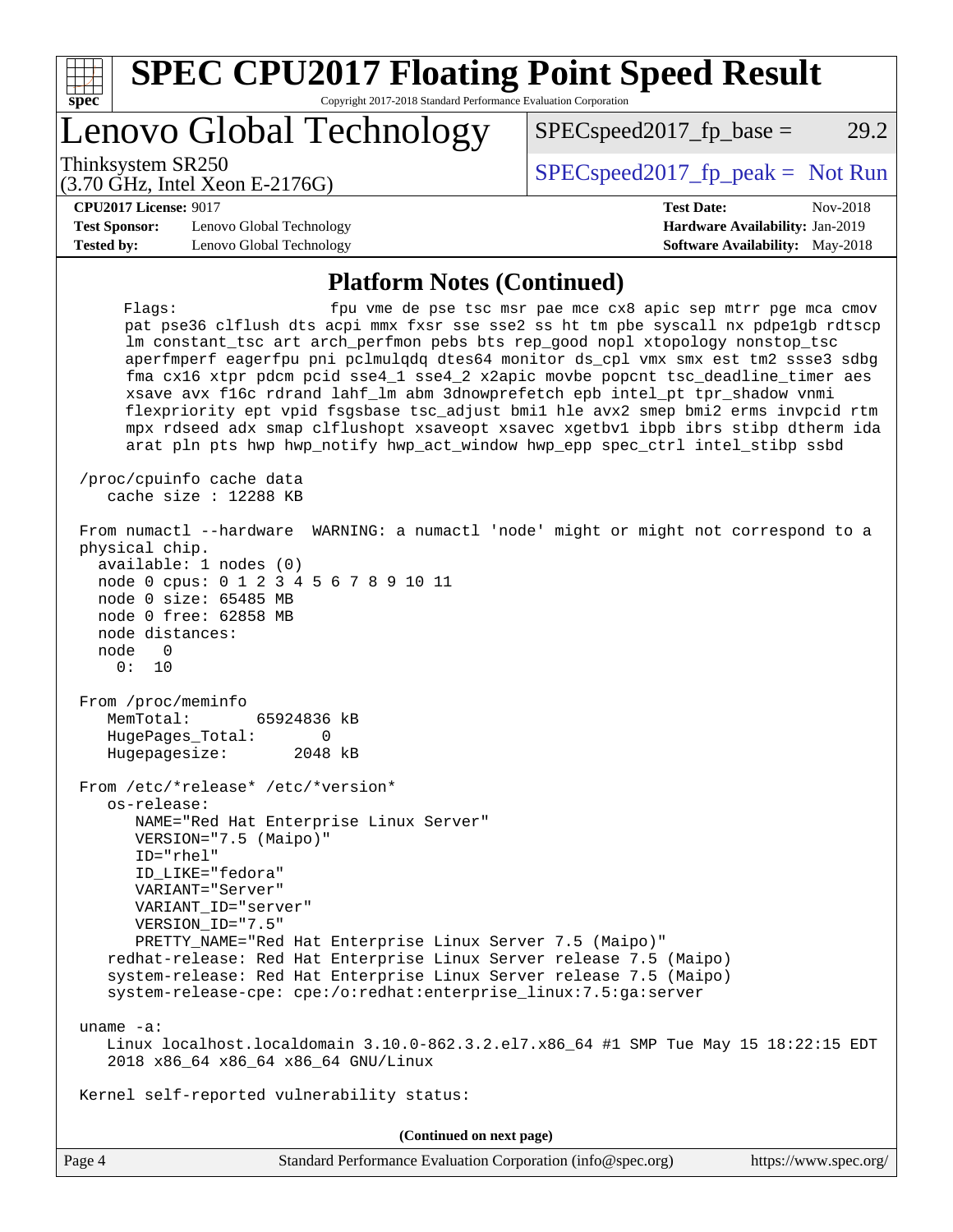| v.<br>t.<br>IJ |  |  |  |  |  |
|----------------|--|--|--|--|--|

### **[SPEC CPU2017 Floating Point Speed Result](http://www.spec.org/auto/cpu2017/Docs/result-fields.html#SPECCPU2017FloatingPointSpeedResult)** Copyright 2017-2018 Standard Performance Evaluation Corporation

Lenovo Global Technology

 $SPEC speed2017_fp\_base = 29.2$ 

(3.70 GHz, Intel Xeon E-2176G)

Thinksystem SR250  $SPEC speed2017_f p_peak = Not Run$ 

**[Test Sponsor:](http://www.spec.org/auto/cpu2017/Docs/result-fields.html#TestSponsor)** Lenovo Global Technology **[Hardware Availability:](http://www.spec.org/auto/cpu2017/Docs/result-fields.html#HardwareAvailability)** Jan-2019 **[Tested by:](http://www.spec.org/auto/cpu2017/Docs/result-fields.html#Testedby)** Lenovo Global Technology **[Software Availability:](http://www.spec.org/auto/cpu2017/Docs/result-fields.html#SoftwareAvailability)** May-2018

**[CPU2017 License:](http://www.spec.org/auto/cpu2017/Docs/result-fields.html#CPU2017License)** 9017 **[Test Date:](http://www.spec.org/auto/cpu2017/Docs/result-fields.html#TestDate)** Nov-2018

### **[Platform Notes \(Continued\)](http://www.spec.org/auto/cpu2017/Docs/result-fields.html#PlatformNotes)**

 CVE-2017-5754 (Meltdown): Mitigation: PTI CVE-2017-5753 (Spectre variant 1): Mitigation: Load fences CVE-2017-5715 (Spectre variant 2): Mitigation: IBRS (kernel)

run-level 3 Nov 22 09:08

 SPEC is set to: /home/cpu2017-1.0.5-ic18.0u2 Filesystem Type Size Used Avail Use% Mounted on /dev/sda2 xfs 365G 6.3G 359G 2% /home

 Additional information from dmidecode follows. WARNING: Use caution when you interpret this section. The 'dmidecode' program reads system data which is "intended to allow hardware to be accurately determined", but the intent may not be met, as there are frequent changes to hardware, firmware, and the "DMTF SMBIOS" standard. BIOS Lenovo -[ISE105G-1.01]- 10/25/2018

 Memory: 4x Micron 18ASF2G72AZ-2G6D1 16 GB 2 rank 2666

(End of data from sysinfo program)

### **[Compiler Version Notes](http://www.spec.org/auto/cpu2017/Docs/result-fields.html#CompilerVersionNotes)**

| Page 5                                                     |                                                                 | Standard Performance Evaluation Corporation (info@spec.org) | https://www.spec.org/ |  |  |
|------------------------------------------------------------|-----------------------------------------------------------------|-------------------------------------------------------------|-----------------------|--|--|
| (Continued on next page)                                   |                                                                 |                                                             |                       |  |  |
| ifort (IFORT) 18.0.2 20180210                              | Copyright (C) 1985-2018 Intel Corporation. All rights reserved. |                                                             |                       |  |  |
| FC                                                         | 603.bwaves $s(base)$ 649.fotonik3d $s(base)$ 654.roms $s(base)$ |                                                             |                       |  |  |
|                                                            | Copyright (C) 1985-2018 Intel Corporation. All rights reserved. |                                                             |                       |  |  |
| icc (ICC) 18.0.2 20180210<br>ifort (IFORT) 18.0.2 20180210 | Copyright (C) 1985-2018 Intel Corporation. All rights reserved. |                                                             |                       |  |  |
| icpc (ICC) 18.0.2 20180210                                 | Copyright (C) 1985-2018 Intel Corporation. All rights reserved. |                                                             |                       |  |  |
| FC 607.cactuBSSN s(base)                                   |                                                                 |                                                             |                       |  |  |
| icc (ICC) 18.0.2 20180210                                  | Copyright (C) 1985-2018 Intel Corporation. All rights reserved. |                                                             |                       |  |  |
| CC                                                         | 619.1bm_s(base) 638.imagick_s(base) 644.nab_s(base)             |                                                             |                       |  |  |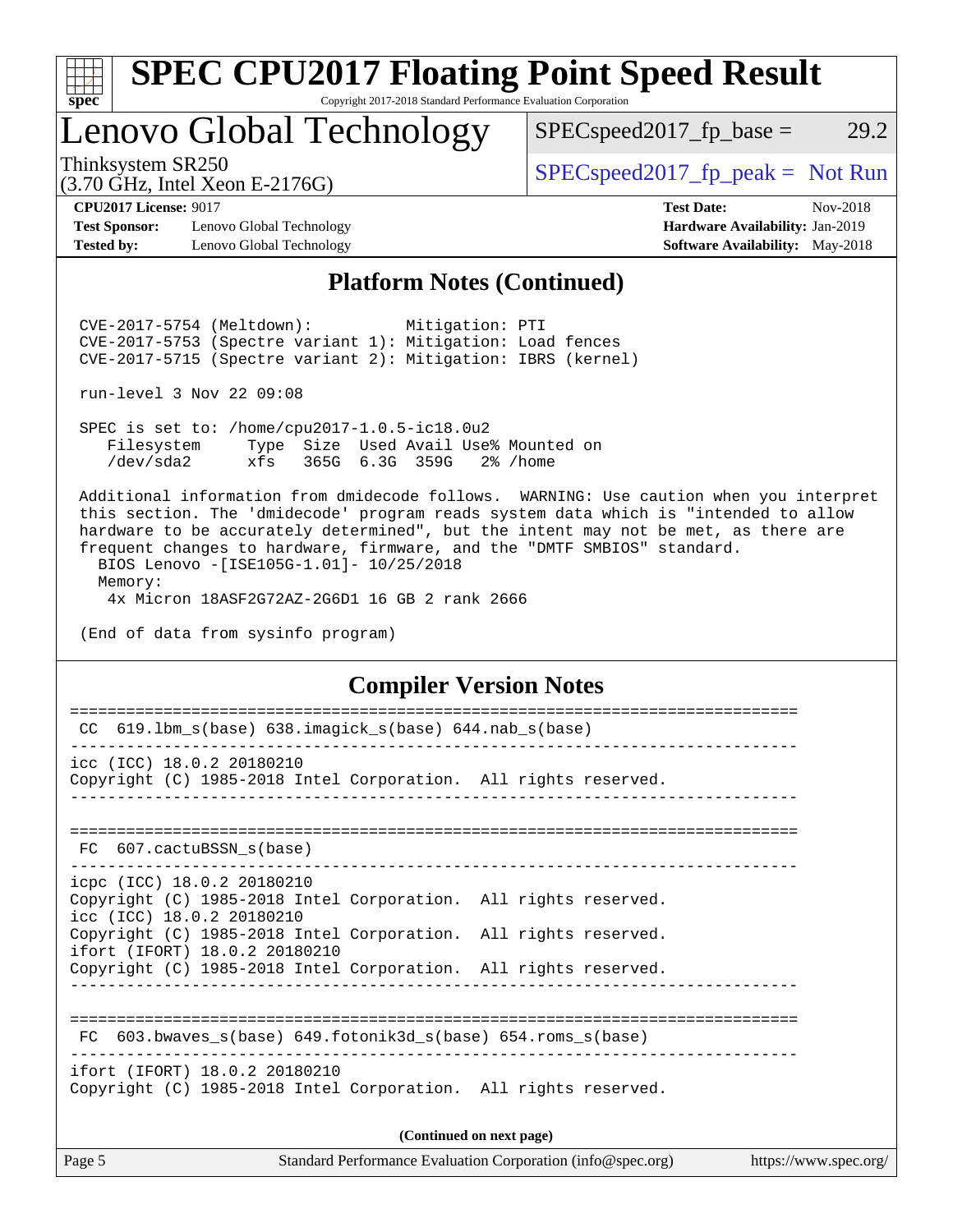

# **[SPEC CPU2017 Floating Point Speed Result](http://www.spec.org/auto/cpu2017/Docs/result-fields.html#SPECCPU2017FloatingPointSpeedResult)**

Copyright 2017-2018 Standard Performance Evaluation Corporation

## Lenovo Global Technology

 $SPEC speed2017_fp\_base = 29.2$ 

(3.70 GHz, Intel Xeon E-2176G)

Thinksystem SR250  $SPEC speed2017_f p_peak = Not Run$ 

**[Test Sponsor:](http://www.spec.org/auto/cpu2017/Docs/result-fields.html#TestSponsor)** Lenovo Global Technology **[Hardware Availability:](http://www.spec.org/auto/cpu2017/Docs/result-fields.html#HardwareAvailability)** Jan-2019 **[Tested by:](http://www.spec.org/auto/cpu2017/Docs/result-fields.html#Testedby)** Lenovo Global Technology **[Software Availability:](http://www.spec.org/auto/cpu2017/Docs/result-fields.html#SoftwareAvailability)** May-2018

**[CPU2017 License:](http://www.spec.org/auto/cpu2017/Docs/result-fields.html#CPU2017License)** 9017 **[Test Date:](http://www.spec.org/auto/cpu2017/Docs/result-fields.html#TestDate)** Nov-2018

### **[Compiler Version Notes \(Continued\)](http://www.spec.org/auto/cpu2017/Docs/result-fields.html#CompilerVersionNotes)**

------------------------------------------------------------------------------

```
 CC 621.wrf_s(base) 627.cam4_s(base) 628.pop2_s(base)
```
----------------------------------------------------------------------------- ifort (IFORT) 18.0.2 20180210 Copyright (C) 1985-2018 Intel Corporation. All rights reserved. icc (ICC) 18.0.2 20180210 Copyright (C) 1985-2018 Intel Corporation. All rights reserved. ------------------------------------------------------------------------------

==============================================================================

## **[Base Compiler Invocation](http://www.spec.org/auto/cpu2017/Docs/result-fields.html#BaseCompilerInvocation)**

[C benchmarks](http://www.spec.org/auto/cpu2017/Docs/result-fields.html#Cbenchmarks): [icc -m64 -std=c11](http://www.spec.org/cpu2017/results/res2018q4/cpu2017-20181126-09890.flags.html#user_CCbase_intel_icc_64bit_c11_33ee0cdaae7deeeab2a9725423ba97205ce30f63b9926c2519791662299b76a0318f32ddfffdc46587804de3178b4f9328c46fa7c2b0cd779d7a61945c91cd35)

[Fortran benchmarks](http://www.spec.org/auto/cpu2017/Docs/result-fields.html#Fortranbenchmarks): [ifort -m64](http://www.spec.org/cpu2017/results/res2018q4/cpu2017-20181126-09890.flags.html#user_FCbase_intel_ifort_64bit_24f2bb282fbaeffd6157abe4f878425411749daecae9a33200eee2bee2fe76f3b89351d69a8130dd5949958ce389cf37ff59a95e7a40d588e8d3a57e0c3fd751)

[Benchmarks using both Fortran and C](http://www.spec.org/auto/cpu2017/Docs/result-fields.html#BenchmarksusingbothFortranandC): [ifort -m64](http://www.spec.org/cpu2017/results/res2018q4/cpu2017-20181126-09890.flags.html#user_CC_FCbase_intel_ifort_64bit_24f2bb282fbaeffd6157abe4f878425411749daecae9a33200eee2bee2fe76f3b89351d69a8130dd5949958ce389cf37ff59a95e7a40d588e8d3a57e0c3fd751) [icc -m64 -std=c11](http://www.spec.org/cpu2017/results/res2018q4/cpu2017-20181126-09890.flags.html#user_CC_FCbase_intel_icc_64bit_c11_33ee0cdaae7deeeab2a9725423ba97205ce30f63b9926c2519791662299b76a0318f32ddfffdc46587804de3178b4f9328c46fa7c2b0cd779d7a61945c91cd35)

[Benchmarks using Fortran, C, and C++:](http://www.spec.org/auto/cpu2017/Docs/result-fields.html#BenchmarksusingFortranCandCXX) [icpc -m64](http://www.spec.org/cpu2017/results/res2018q4/cpu2017-20181126-09890.flags.html#user_CC_CXX_FCbase_intel_icpc_64bit_4ecb2543ae3f1412ef961e0650ca070fec7b7afdcd6ed48761b84423119d1bf6bdf5cad15b44d48e7256388bc77273b966e5eb805aefd121eb22e9299b2ec9d9) [icc -m64 -std=c11](http://www.spec.org/cpu2017/results/res2018q4/cpu2017-20181126-09890.flags.html#user_CC_CXX_FCbase_intel_icc_64bit_c11_33ee0cdaae7deeeab2a9725423ba97205ce30f63b9926c2519791662299b76a0318f32ddfffdc46587804de3178b4f9328c46fa7c2b0cd779d7a61945c91cd35) [ifort -m64](http://www.spec.org/cpu2017/results/res2018q4/cpu2017-20181126-09890.flags.html#user_CC_CXX_FCbase_intel_ifort_64bit_24f2bb282fbaeffd6157abe4f878425411749daecae9a33200eee2bee2fe76f3b89351d69a8130dd5949958ce389cf37ff59a95e7a40d588e8d3a57e0c3fd751)

## **[Base Portability Flags](http://www.spec.org/auto/cpu2017/Docs/result-fields.html#BasePortabilityFlags)**

 603.bwaves\_s: [-DSPEC\\_LP64](http://www.spec.org/cpu2017/results/res2018q4/cpu2017-20181126-09890.flags.html#suite_basePORTABILITY603_bwaves_s_DSPEC_LP64) 607.cactuBSSN\_s: [-DSPEC\\_LP64](http://www.spec.org/cpu2017/results/res2018q4/cpu2017-20181126-09890.flags.html#suite_basePORTABILITY607_cactuBSSN_s_DSPEC_LP64) 619.lbm\_s: [-DSPEC\\_LP64](http://www.spec.org/cpu2017/results/res2018q4/cpu2017-20181126-09890.flags.html#suite_basePORTABILITY619_lbm_s_DSPEC_LP64) 621.wrf\_s: [-DSPEC\\_LP64](http://www.spec.org/cpu2017/results/res2018q4/cpu2017-20181126-09890.flags.html#suite_basePORTABILITY621_wrf_s_DSPEC_LP64) [-DSPEC\\_CASE\\_FLAG](http://www.spec.org/cpu2017/results/res2018q4/cpu2017-20181126-09890.flags.html#b621.wrf_s_baseCPORTABILITY_DSPEC_CASE_FLAG) [-convert big\\_endian](http://www.spec.org/cpu2017/results/res2018q4/cpu2017-20181126-09890.flags.html#user_baseFPORTABILITY621_wrf_s_convert_big_endian_c3194028bc08c63ac5d04de18c48ce6d347e4e562e8892b8bdbdc0214820426deb8554edfa529a3fb25a586e65a3d812c835984020483e7e73212c4d31a38223) 627.cam4\_s: [-DSPEC\\_LP64](http://www.spec.org/cpu2017/results/res2018q4/cpu2017-20181126-09890.flags.html#suite_basePORTABILITY627_cam4_s_DSPEC_LP64) [-DSPEC\\_CASE\\_FLAG](http://www.spec.org/cpu2017/results/res2018q4/cpu2017-20181126-09890.flags.html#b627.cam4_s_baseCPORTABILITY_DSPEC_CASE_FLAG) 628.pop2\_s: [-DSPEC\\_LP64](http://www.spec.org/cpu2017/results/res2018q4/cpu2017-20181126-09890.flags.html#suite_basePORTABILITY628_pop2_s_DSPEC_LP64) [-DSPEC\\_CASE\\_FLAG](http://www.spec.org/cpu2017/results/res2018q4/cpu2017-20181126-09890.flags.html#b628.pop2_s_baseCPORTABILITY_DSPEC_CASE_FLAG) [-convert big\\_endian](http://www.spec.org/cpu2017/results/res2018q4/cpu2017-20181126-09890.flags.html#user_baseFPORTABILITY628_pop2_s_convert_big_endian_c3194028bc08c63ac5d04de18c48ce6d347e4e562e8892b8bdbdc0214820426deb8554edfa529a3fb25a586e65a3d812c835984020483e7e73212c4d31a38223) [-assume byterecl](http://www.spec.org/cpu2017/results/res2018q4/cpu2017-20181126-09890.flags.html#user_baseFPORTABILITY628_pop2_s_assume_byterecl_7e47d18b9513cf18525430bbf0f2177aa9bf368bc7a059c09b2c06a34b53bd3447c950d3f8d6c70e3faf3a05c8557d66a5798b567902e8849adc142926523472) 638.imagick\_s: [-DSPEC\\_LP64](http://www.spec.org/cpu2017/results/res2018q4/cpu2017-20181126-09890.flags.html#suite_basePORTABILITY638_imagick_s_DSPEC_LP64) 644.nab\_s: [-DSPEC\\_LP64](http://www.spec.org/cpu2017/results/res2018q4/cpu2017-20181126-09890.flags.html#suite_basePORTABILITY644_nab_s_DSPEC_LP64) 649.fotonik3d\_s: [-DSPEC\\_LP64](http://www.spec.org/cpu2017/results/res2018q4/cpu2017-20181126-09890.flags.html#suite_basePORTABILITY649_fotonik3d_s_DSPEC_LP64) 654.roms\_s: [-DSPEC\\_LP64](http://www.spec.org/cpu2017/results/res2018q4/cpu2017-20181126-09890.flags.html#suite_basePORTABILITY654_roms_s_DSPEC_LP64)